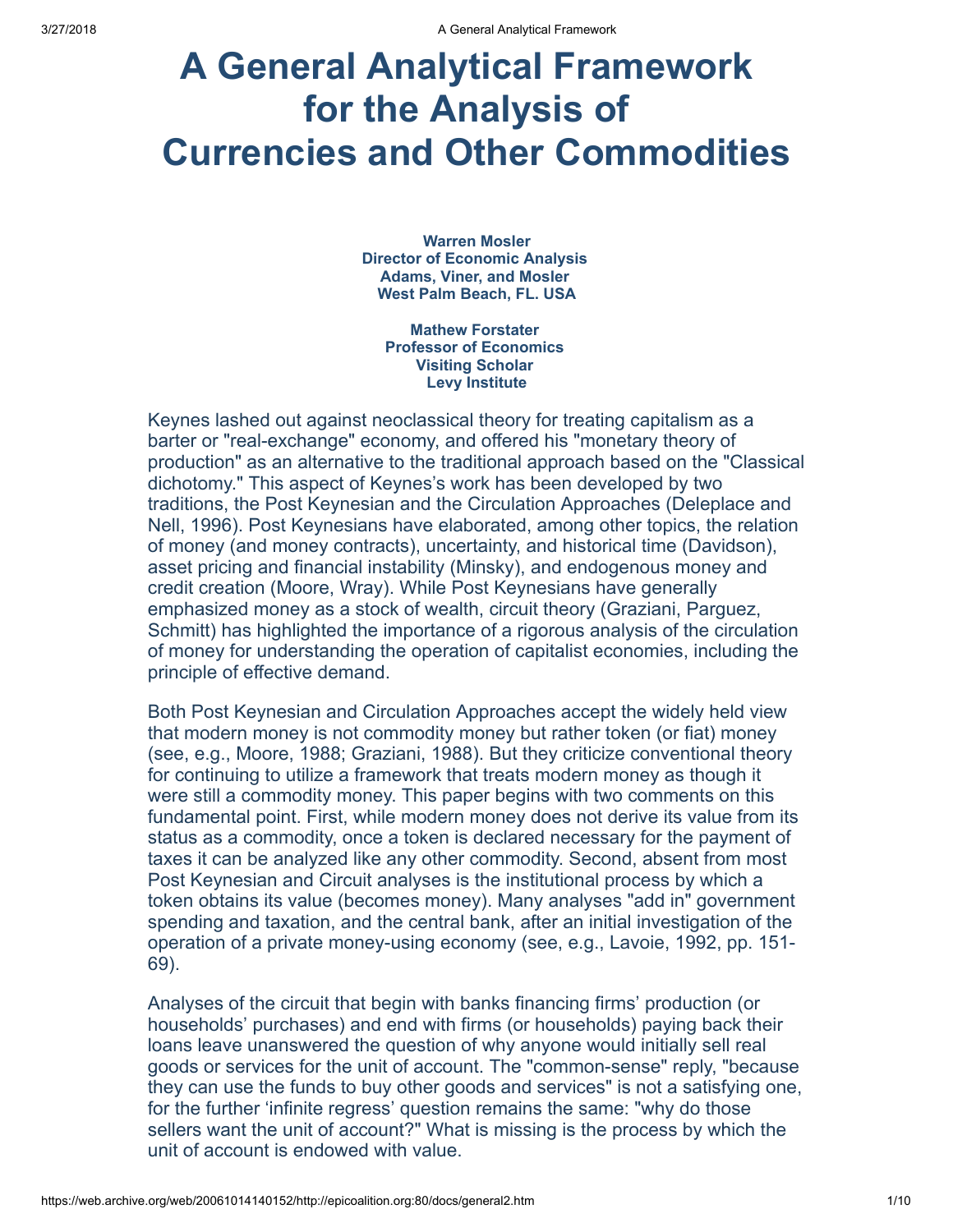This paper takes the position that the question remains unanswered because it cannot be (adequately) answered unless the State is incorporated from the very beginning of the analysis. "Money is a Creature of the State" (Lerner), and thus a "monetary" analysis cannot be conducted prior to the introduction of the State. Interestingly, the Chartalist view of a tax driven currency can be found in the writings of Keynes (not to mention Adam Smith!), the Post Keynesians, and the Circulation theorists, yet it is almost always presented as an aside, with the implications remaining unexplored (see Wray, 1998, on Smith, Keynes, and Post Keynesians such as Minsky; for the Circulationists, see Graziani, 1988).

In the Chartalist view, the State, desirous of moving various goods and services from the private sector to the public domain, first levies a tax. The State currency unit is defined as that which is acceptable for the payment of taxes. The imperative to pay taxes thus becomes the force driving the monetary circuit. The present paper seeks to refine the concept of the monetary circuit using a multidimensional model designed to reveal and illuminate the workings of a tax- driven currency. It will also be shown that this same model lends itself to the analysis of any commodity. In an adaptation of Moore's (1988) terminology, the model includes "horizontal" and "vertical" components of the monetary circuit. Following outline and discussion of the model, it will be utilized to dispel the myth that deficits imply future taxation, as well as to briefly analyze the 1997 Asian Financial Crisis.

# The Vertical Component

We begin with the vertical component of the model, as presented in figure 1:

 State (consolidated Treasury and Central Bank) | Private Sector–"Warehouse"- (cash, reserves, State securities) | Consumption (Tax Payment)

# Figure 1: Currency Analysis: The Vertical Component

The tax liability lies at the bottom of the vertical, exogenous, component of the currency. At the top is the State (here presented as a consolidated Treasury and Central Bank), which is effectively the sole issuer of units of its currency, as it controls the issue of currency units by any of its designated agents. The middle is occupied by the private sector. It exchanges goods and services for the currency units of the state, pays taxes, and accumulates what is left over (State deficit spending) in the form of cash in circulation, reserves (clearing balances at the State's Central Bank), or Treasury securities ("deposits" offered by the CB). For comparative purposes later in the paper, this accumulation will be considered "warehoused." The currency units used for the payment of taxes (or any other currency units transferred to the State), for this analysis, is considered to be consumed (destroyed) in the process. As the State can issue paper currency units or accounting information at the CB at will, tax payments need not be considered a reflux back to the state for the process to continue. In fact, the assumption of such reflux would imply a function of that process that this analysis emphasizes does not exist.

This completes the basic vertical component. Agents are said to participate in vertical activity if they obtain the unit of account from the State, pay taxes to the State, or intermediate the process. Central bank policy determines the relative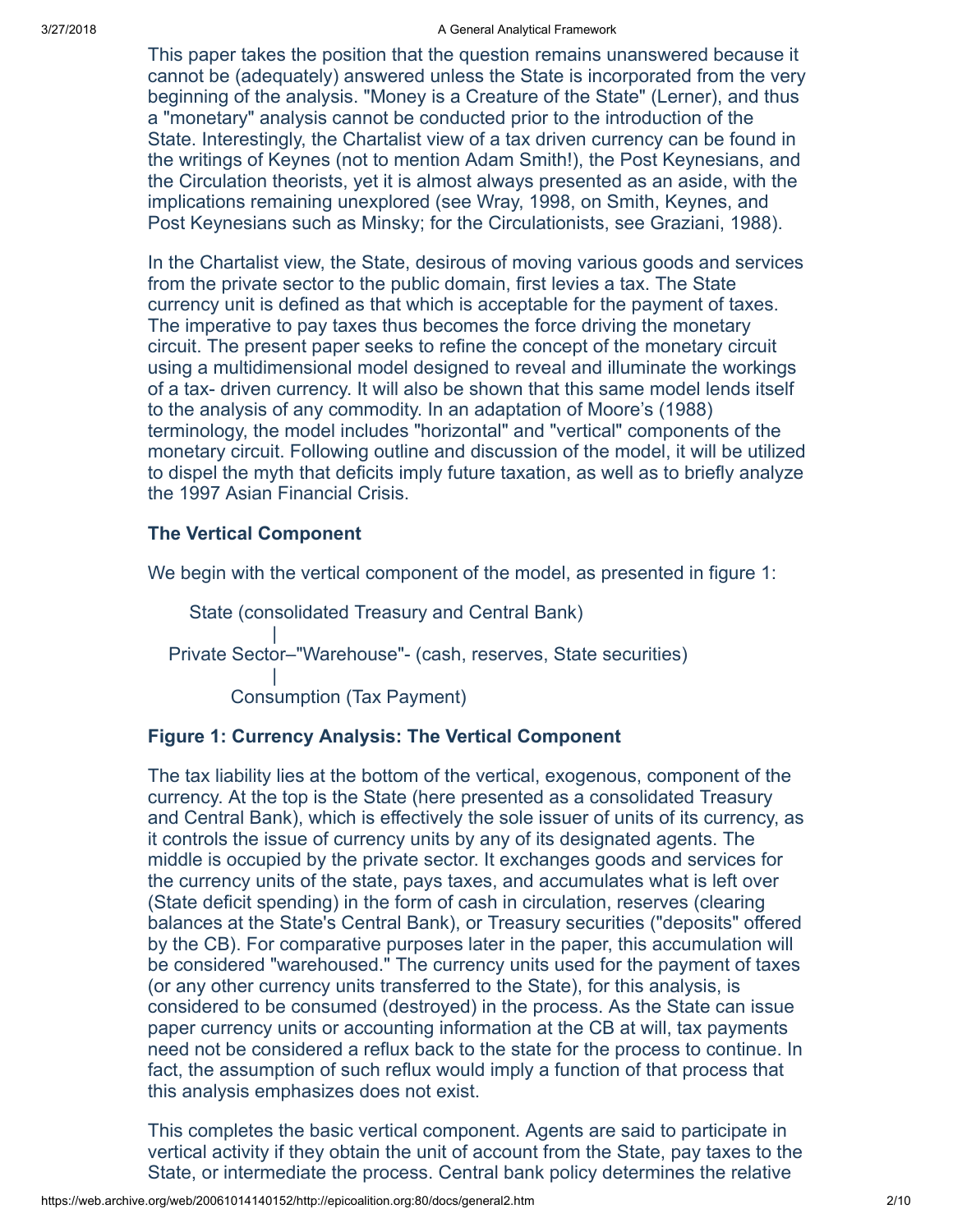distribution of the accumulated currency units of the private sector between cash, reserves (clearing balances), and Treasury securities. State (deficit) spending determines the magnitude of those accumulated financial assets.

#### The Horizontal Component

The horizontal component concerns the broad category of credit. In contrast with the vertical component, gross expansion of the horizontal component is endogenous, and nets to 0. The majority of circuit analysis begins and ends with the horizontal component. Even when the State is introduced, it too is assumed to behave horizontally. State taxing and borrowing are treated identically to private sector selling and borrowing. Though this treatment of the State may not be technically incorrect, the use of the vertical component adds a characterization of State activity previously ignored.

Any commodity has at least a vertical component. Horizontal activity represents leveraged activity of a vertical component. For analytical purposes, a unit of a currency is a commodity with no cost of production, no substitution, no inherent storage costs or transaction costs, and no product differentiation. Corn can be used to specifically demonstrate how a currency lends itself to the same analysis as commodities (figure 2a).

 Farmer | Private Sector – "Warehouse"-->-->-->Credit Activity-->-->--> | Consumption (Eating)

# Figure 2a: General Commodity Analysis

With corn, the farmer can be considered at the top of the vertical component, and consumption (eating) at the bottom. The private sector remains in the middle, and transfers non corn (generally units of a currency) up to the farmer who sends down the corn in exchange. If the private sector purchases more corn than it immediately consumes, the difference is warehoused (accumulated). If we were to use the same language with corn as we do with currency, we would say that when the farmer exchanges more corn to the private sector than the private sector consumes, the farmer is engaging in the deficit spending of corn.

The corn futures market is a leveraging of physical corn. There is a short position for every long position. Likewise, the creation of bank loans and their corresponding deposits is a leveraging of the currency, and every short position, or borrower, has a long position, or depositor, on the other side of the ledger. The futures market also happens to be a market that leverages the currency, as corn, for example, is exchanged for units of the currency. Thus the horizontal component for currency analysis can be indicated by introducing credit into the picture (see figure 2b).

 State (consolidated Treasury and Central Bank) | Private Sector – "Warehouse"-->-->-->Credit Activity-->-->--> | Consumption (Tax Payment)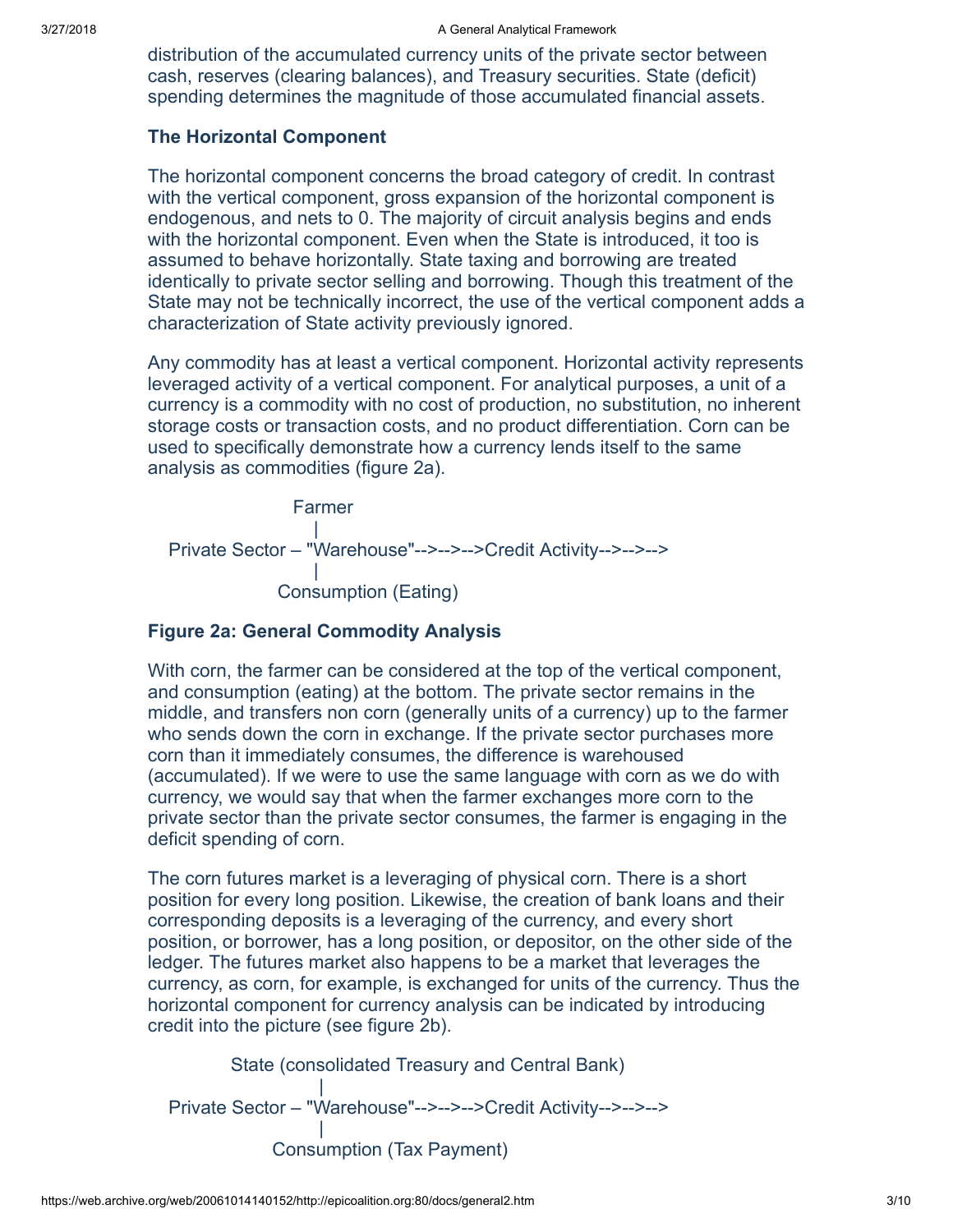#### Figure 2b: Currency Analysis: Vertical and Horizontal Components

This model is consistent with the Post Keynesian notion that reserve imbalances can be reconciled only by the central bank. In this model, the horizontal activity always nets to 0. Reserves are clearing balances that can only come from vertical activity. Furthermore, in the US system, the Fed controls the mix in the "warehouse" and can, for example, by purchasing securities on the open market, decrease securities held by the private sector and increase reserves of the private sector (clearing balances). Because of deposit insurance, in effect the Fed guarantees that inter-bank checks will clear when presented at the Fed. This means that if the banking system doesn't have sufficient reserves as required by the Fed, at least one bank will be showing an overdraft at its account at the Fed. Such an overdraft is, of course, a loan from the Fed, and an example of vertical activity. So, in the US system, required reserves come from the Fed in one form or another on demand, and the Fed sets the terms of exchange–interest rate and collateral–for the transaction.

#### A Note on Pricing

The State is effectively the sole issuer of its currency. As Lerner and Colander put it, "if anything is a natural monopoly, the money supply is" (1980, p. 84). This means that the State is also the price setter for its currency when it issues and exchanges it for goods and services. It is also price setter of the interest (own) rate for its currency (Keynes, 1936, ch. 17) The latter is accomplished by managing the clearing balances and securities offered for sale. The corn farmer, however, is generally not the single supplier of corn, and therefore is not a price setter. In addition, as there is no central warehouse, or its equivalent, the "own rate" for corn is 0% or negative, reflecting only a cost of storage and a cost of short selling.

The model allows for two primary paths in the vertical component of a currency. The first is described above, and the second exists because it will be assumed that the State allows bank deposits to be used for payment of taxes. Therefore banks are allowed to automatically function as intermediaries between the State and the private sector. This happens whenever a bank draft (check) is used for payment of taxes. The banking system is simultaneously obligated to accept funds from the State on terms dictated by the State to cover clearing balances debited when such checks clear.

Initial demand for the currency- that which is necessary to pay taxes- originates with those with tax liabilities. When analyzing an economy, knowledge of the type of tax liabilities in force is fundamental to understanding its operation. For example, an asset tax, such as a property tax, will yield different results than a transaction tax, such as a sales tax, value added tax, or income tax.

# Utilizing the Model

We now proceed with an example of how this model can be integrated into an analysis of the monetary circuit. In this example, we begin with the following assumptions:

- 1) The State has levied an equal head tax on all individuals.
- 2) The State hires only labor.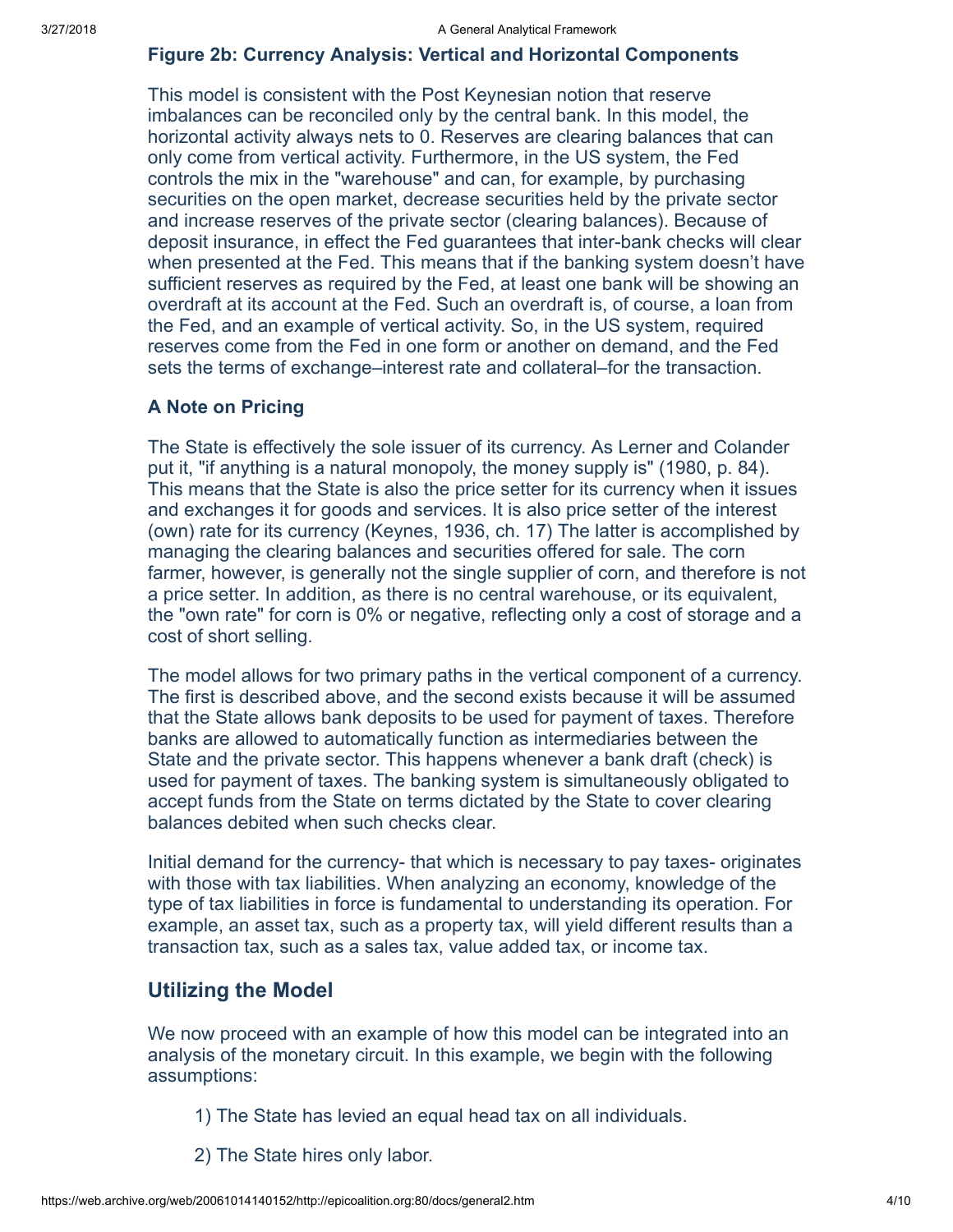3) There is no net desire to save net financial assets (no deficit spending and no corresponding involuntary unemployment- see FEAPS, JPKE Dec. 97).

4) The State does not hire all the available labor (there is a private sector).

- 5) Producers qualify for bank credit.
- 6) Consumers have no access to credit.

The monetary circuit begins with the vertical component, when the State describes that which it will accept for payment of taxes. The head tax is payable only in units of that currency. This causes taxpayers to offer goods and services in return for units of the currency. The State is now able to use its currency to purchase goods and services. This process results in the monetization of transactions in the State's currency. Taxpayers are continuously offering goods and services for sale, and soon other private sector agents who desire that which is offered for sale, seek the means of obtaining units of the currency demanded by the sellers. The forces at work in the vertical component are sufficient to cause sellers of goods and services to denominate their offers in units of the State's currency. There follows an exchange in the unit of account from the State to the private sector, and from the private sector to the State, as the State spends and the taxes are paid.

Credit (horizontal activity) arises when a buyer desires to make a purchase by borrowing that which the seller demands. The buyer could borrow directly from the seller. This would result in the transfer of the items sold in exchange for a promissory note of the buyer, denominated in the State's currency, accepted by the seller. This note can be considered a form of money, depending on one's definition of money. The note presumably has value, or the seller would not have accepted it. But clearly any value is subject to change, as the buyer's financial condition may vary. There is also no reason such a note could not be negotiable, and circulate in the economy, as each new holder of the note attempts to use it to purchase from other sellers. Reflux could occur either when the original issuer of the note obtains it back via a sale of goods or services, or when the original issuer of the note retires it by exchanging it for State currency.

Notice that while the note was circulating, it was not an acceptable means of tax payment. The note was, however, an example of the leveraging of the State currency. It was endogenous horizontal activity. The holder of the note had a "long" position and the issuer a "short" position. The net was always 0. The note was, however, denominated in units of the State's currency. Horizontal activity is always denominated in units of a vertical component.

The same transaction could have been intermediated by a bank. Perhaps the seller did not want to accept the note of the buyer, but would accept a bank deposit. The buyer could then go to a bank and request a loan. If approved, the result would be that the bank would hold the buyer's note, and grant the seller a deposit in the bank. Banking thus assumes the credit risk of the buyer (presumably expressed in the interest rate charged). Banks undertaking this type of business activity are similar to insurance institutions, managing risk through analysis and diversity. Again, this is horizontal activity.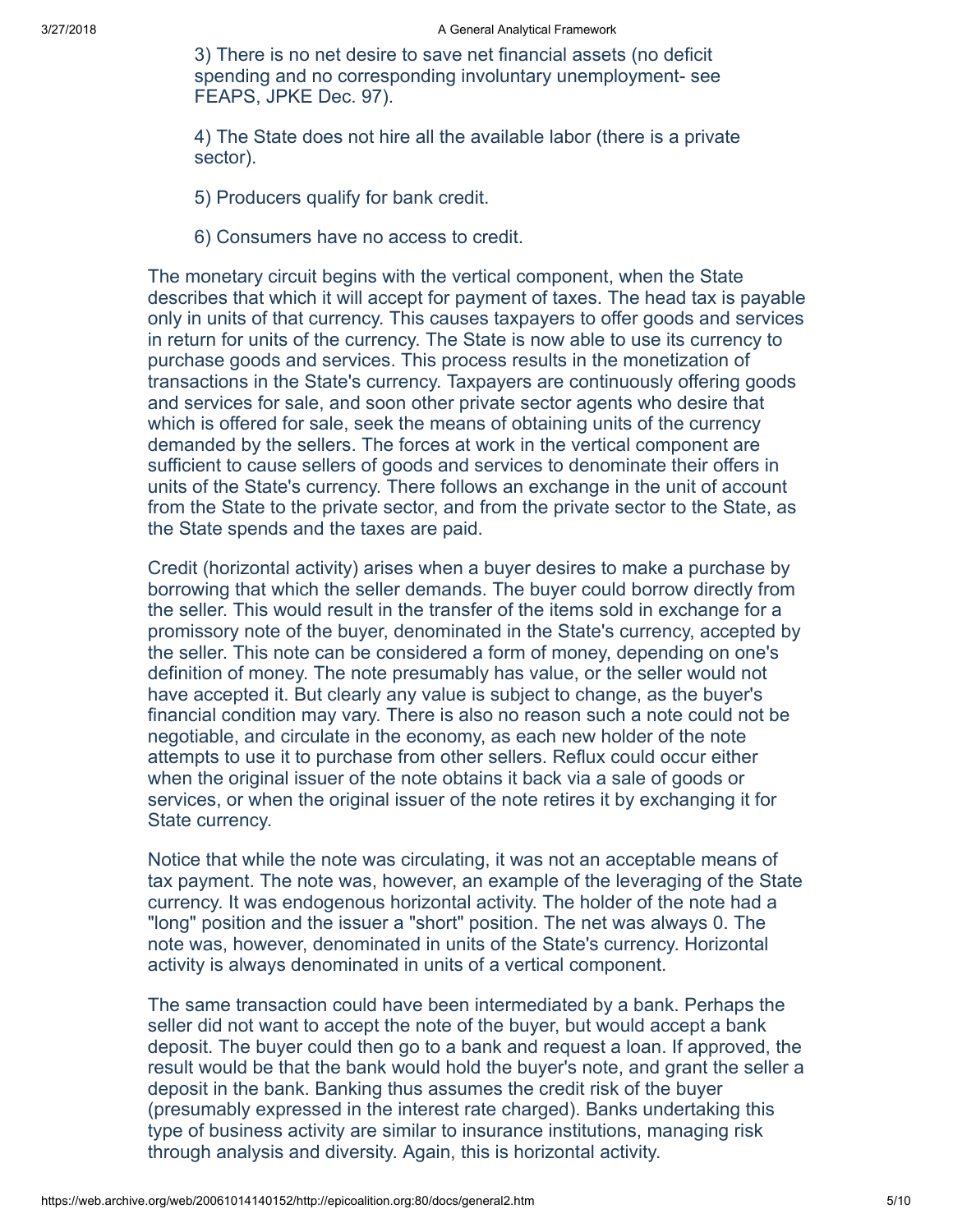Bank deposits are the accounting records of loans. There is gross expansion of financial assets, but the net is always 0. For every deposit there is a loan from which it originated. Do note, however, that as bank deposits are acceptable for tax payment, they may function as part of the vertical component. Again, the banks acting in this capacity are, in the case of deposits being used for tax payment, intermediating vertical activity.

Tax payers not wishing state employment, or who don't qualify for State employment, will seek other, alternative means of obtaining currency. Directly or indirectly the needed funds must, given the above assumptions, ultimately come from someone employed by the State. In the simplest case, individuals offer goods and services to those employed by the state in return for some of the currency originally earned from the State.

Non taxpayers, too, are apt to become monetized, as when they see goods and services for sale they, too, desire units of the State currency of denomination. They may, for example, sell their labor to those employed by the State, and then, with the currency units thus obtained, make purchases from tax payers not employed by the State.

At some point, an entrepreneur may arise and attempt to organize production, with the objective of making a profit, which can then be used to make personal purchases. This may begin by borrowing from a bank to pay the wage bill, and end with the recovery of expenditures and profit through sales of final output. The example of this paragraph is representative of existing circuit analysis. But now we can go further, as even the most complex of the interactions of firms, consumers, taxpayers, and the State are readily examined in the context of our model.

This example assumed a head tax. It could have assumed a transaction tax, such as an income tax. Note, however, that an income tax on income earned by the private sector from State employment will not drive the model. Working for the State, one would simply get a net payment of currency units for which there would be no further use. What would be required is an imputed income tax on transactions within the private sector. These transactions–private sector employment–would then generate a net private sector tax liability that would require sales of goods and services to the State. Note that this would have to include an imputed tax, otherwise the private sector would (continue to) trade in some other medium of exchange.

It is also clear that transactions taxes have the effect of discouraging those transactions subject to the tax. Thus the model lends itself to the analysis of the differences between various asset taxes and transactions taxes.

# Fiscal Balance

From inception, the State must spend or otherwise provide that which is necessary to pay taxes. And, for all practical purposes, the private sector will be willing to obtain more currency units from the State in exchange for real goods and services than the minimum required for its current tax liability. The extra currency units accumulated are called net private sector savings of financial assets denominated in the unit of account. I have elsewhere used the term H(nfa) (Mosler, 1997-98). This is analogous to the private sector buying more corn from the farmer than just the exact amount of current consumption.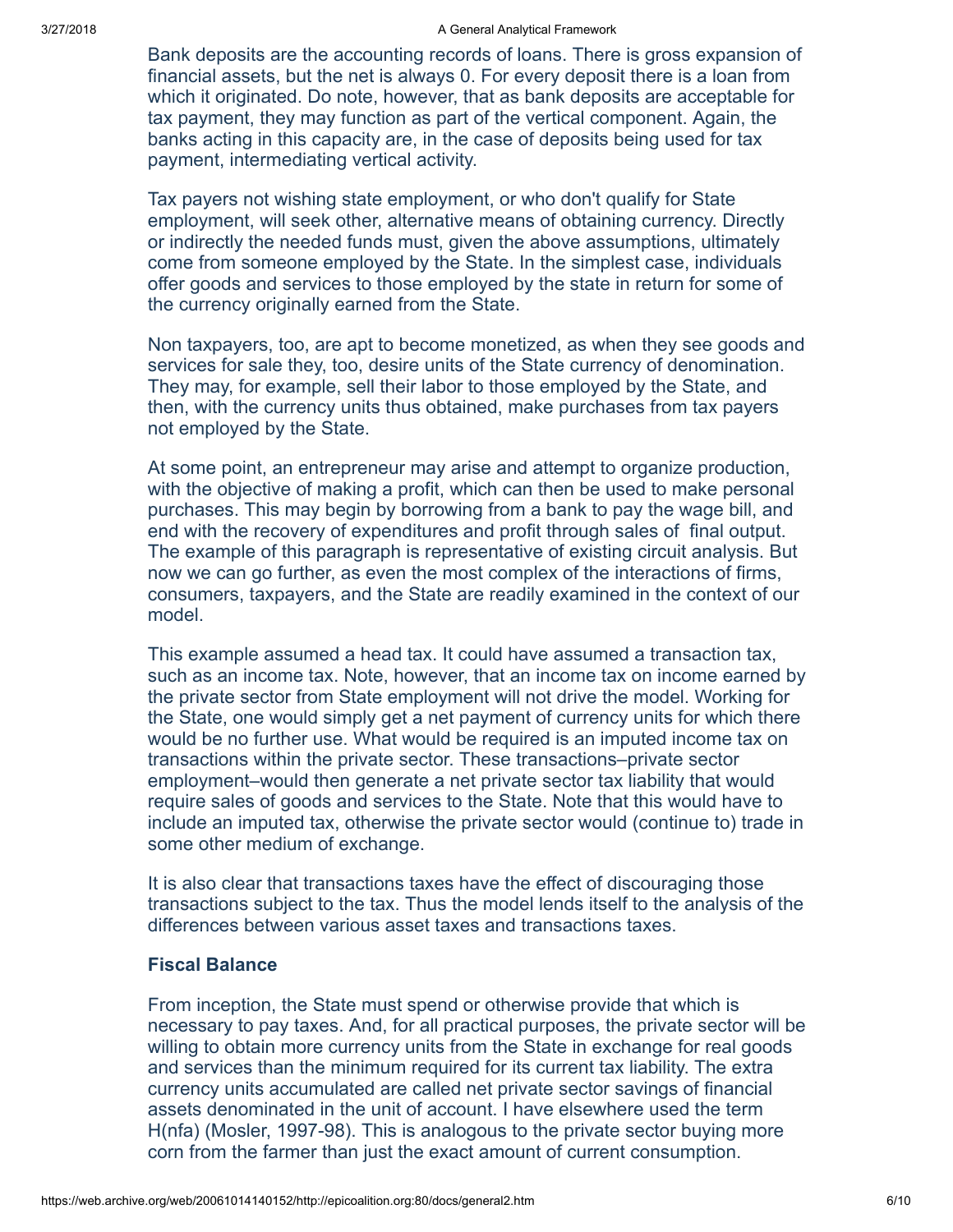#### 3/27/2018 A General Analytical Framework

If the State (or Farmer) does not offer to provide the amount desired by the tax payer (or consumer), there is, by definition, a shortage. Horizontal activity cannot provide for any net accumulation. A collective desire in the private sector can only be resolved in the vertical component. As Moore (1988) argues, only the central bank can resolve a reserve imbalance. In a similar vein, Keynes demonstrated that, except in the unlikely case of an "accident," actual and desired net savings will only be equal at full employment "by design," i.e., the State running a budget deficit (Keynes, 1936, p. 28).

This is not to say that horizontal activity cannot effect a change in the desire to net save. For example, a rise in the price of corn on the futures exchange due to a shortage could certainly reduce the desire to net save corn. The corn market may stabilize at a higher price. Such stability occurs when the actual net savings of corn equals the desired net savings of corn. Likewise, a reduction in State deficit spending could result in a deflation that stabilized when prices fell enough for private sector agents to lower their collective desire to net save, and make purchases either through spending net savings or incurring new debt.

The horizontal component is a leveraging of a vertical component. This implies price sensitivity to supply and demand changes that may originate in the vertical component. Changes in fiscal balance are analogous to changes in the expected harvest or mine output. Changes in taxation are analogous to changes in consumption demand. Fiscal balance occurs only when the State runs a fiscal policy that allows actual H(nfa) to equal desired H(nfa) (Mosler, 1997-98). With most other commodities, the market is allowed to maintain this balance. Price changes are continuous as inventories rise and fall for the various commodities.

The State currency, however, is a case of a single supplier. So we must look to other examples of single suppliers for the more accurate analogy as to the processes that equate actual and desired net savings. An example can be a water monopolist with an unlimited supply and no marginal cost of production. In this case it would be in an area where there is no other available supply, and a sufficiently captive population.

Micro theory recognizes that this single supplier of the needed water would set a price for water and then let the population purchase as much as it desired at that price. A higher price would perhaps lower sales, and a lower price may increase sales, depending on the elasticity of demand. Some of the change in sales would be due to changes in water held in storage facilities, and some due to discretionary consumption, such as bathing. The amount sold and used for drinking, for example, might be less elastic than that sold for washing cars. But in any case, the single supplier of the water would not likely choose an alternative strategy of selling a fixed quantity of water and letting the market decide the price. If it did, it would be a very difficult situation to manage. Depending on elasticity, fixing the quantity a bit too high could cause a large drop in price, and fixing the quantity a bit too low could cause a sharp spike in prices. And, as weather and demand changed, volatility could be high, particularly if desired gallons held in storage facilities were subject to changing hopes and fears. In fact, even if the water monopolist set out to budget the number of gallons it wished to sell, and let the market decide price, it would likely soon change policy. A skyrocketing price would likely result in an increase in the quantity offered for sale, and a falling price might result in a decline in the amount brought to market. So in any case the monopolist would likely end up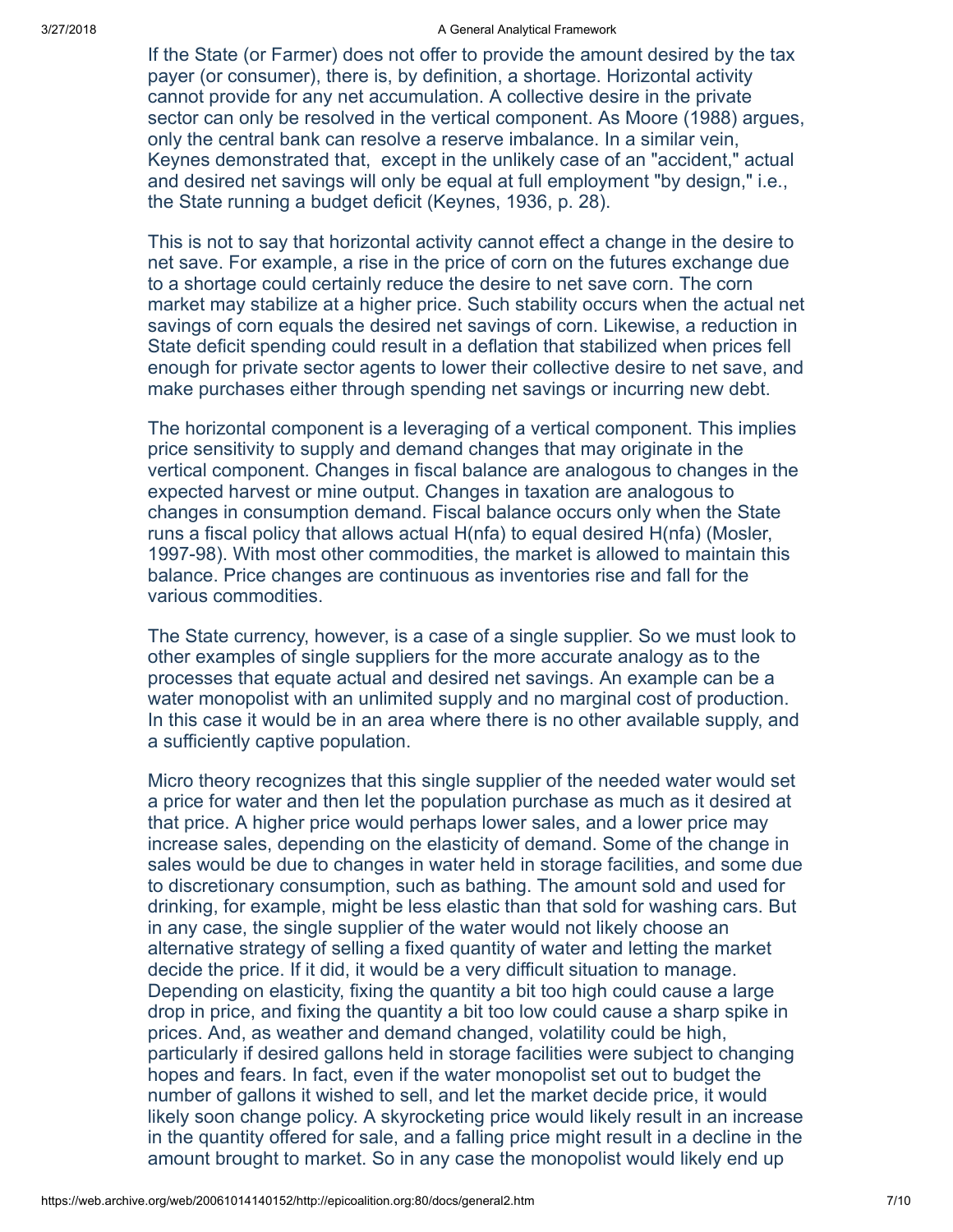behaving as a price setter. Only if and when the single supplier status is lost is the position of price setter eroded.

In the case of the State as single supplier of its currency of issue, the State is in the position of price setter of its currency. It can unilaterally set the terms of exchange that it will offer to those seeking its currency. Ironically, no State currently seems to recognize this. To the contrary, states act as if they were in competition with other buyers when conducting purchases with their own currency. They believe and act as if they must raise revenue through taxing or borrowing to fund spending. They have chosen the option of setting the quantity of their currency they wish to spend via a budgeting process, and then exchanging that currency at market prices for desired goods and services. Like the water monopolist, spending too much will drive up prices (reduce the value of the currency) and spending too little triggers a deflation (increase the value of the currency). In addition, there is no long term "right amount" as the (world wide) desire to net save that currency may be constantly changing. Hence a fluctuating NAIRU, removing most practical value from the concept.

The other practical option for the State, as single supplier of its currency, if it wishes to maintain a market economy, is to administer a buffer stock. Gold has traditionally served this role. The State would set the price at which it would buy or sell gold, and then conduct monetary and fiscal policy such that the buffer stock remained credible. Graham (1937) long ago proposed that commodities other than gold might serve a similar function. In "Full Employment and Price Stability" the option to use labor as the State's buffer stock was presented (Mosler, 1997-98). Clearly, when administering a buffer stock, purchases made at the designated price are not inflationary. They do prevent deflation below that level. Nor are sales from the buffer stock deflationary. Rather, they serve to inhibit inflation.

# Deficit Spending and Future Taxation

It has been continuously argued and widely accepted that State deficit spending represents future taxation. Our model, however, clearly demonstrates that this is not the case. For example, if farmers sell more corn than the population will consume that period, they can be said to be deficit spending corn which will sit in the warehouse. Does that imply either that consumption must go up some day, or that future production will be curtailed? Not necessarily. It may be argued that the future value of corn will fall some day, but that would depend on the desired inventory in the future. In fact, corn traders carefully watch the inventories. They have some conception of the "right" size, consistent with stable prices. That "right" amount will naturally fluctuate with population size, availability of substitutes, etc. In the case of the single supplier, like the water monopolist who sets price and lets the market buy all it wants, sales in excess of current consumption again do not necessarily either mean future increases in consumption or lower future output. Nor do they necessarily mean a fall in future water prices.

The same is true for the State as issuer of its currency. The State does not force anyone to exchange goods and services for its currency. The exchange is with willing sellers who desire the currency. Deficit spending occurs only if the private sector is desirous of accumulating units of the currency in order to net save. Hyperinflation is the condition in which the private sector no longer desires the currency unit (as reflected in the price level).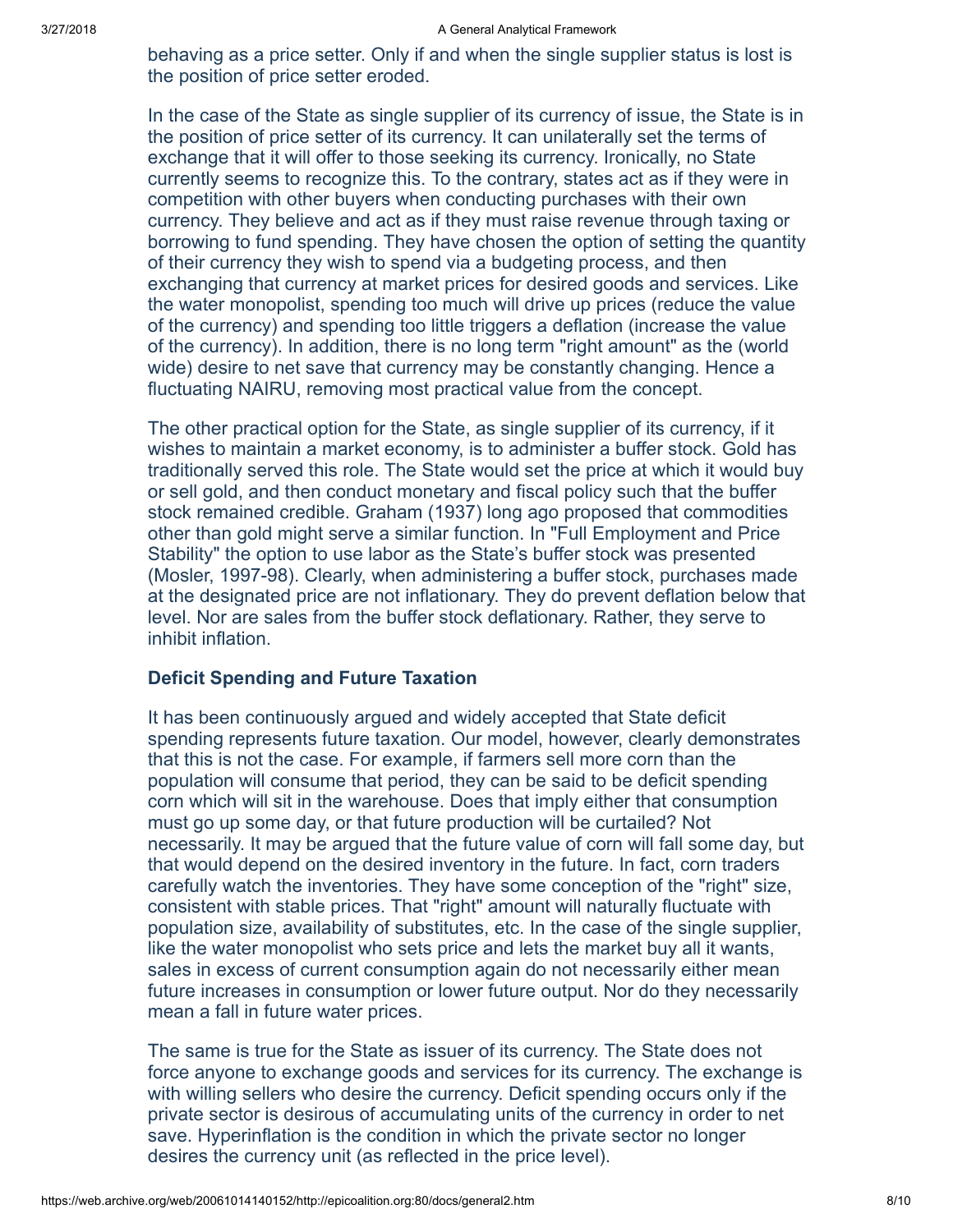# The Asian Crisis of 1997

The Asian crisis of 1997 can be analyzed in the general commodity framework presented here. What happened can be described as a dollar squeeze. In the face of declining \$US federal budget deficits, horizontal expansion in Asia continued through the first half of 1997. Agents borrowed \$US and either spent them directly on projects or used their \$US to purchase local currency to run their businesses. That meant they were short the \$US and long their local currency, which was generally invested in local enterprise. Often it was the local central bank that encouraged this type of risk taking by setting the domestic interest rate higher than the \$US rate and simultaneously maintaining a pegged exchange rate. While the local businessmen were borrowing \$US and exchanging them for local currency, the central bank was more than willing to accommodate them, and accumulate \$US reserves. However, when the private sector turned to being net sellers of the local currency to pay their \$US obligations the central banks were reluctant to lose their \$US reserves to support the local currency and instead let it float downward. At the lower foreign exchange rates the local businesses were unable to meet their \$US obligations and a liquidity crisis, which is still not resolved, followed.

Continuing with our commodity framework, it was similar to being short corn while the warehouse stocks were declining. Now, with depressed local currencies, many of these countries are running sizeable \$US trade surpluses. That means someone else is running \$US deficits, as the horizontal component between nations always nets to 0. As long as US fiscal balance remains as it is, there is little that can be done to alleviate the world wide \$US squeeze, except a decrease in the net desire to save \$US denominated assets. Falling prices may decrease the net desire to save, inducing the additional spending, but it is not common for this to happen. In fact, it is hard to find a sector of the US economy that can continue to increase its indebtedness sufficiently to extend US GDP growth. The two large growth areas were the expansion of sub prime and Asian credit, both of which are slowing dramatically. Furthermore, it seems all nations are pushing (fiscal) deficit reduction at the same time, taking away the possibility of export led expansions.

I have yet to read any mention of US fiscal policy as a cause for concern and a contributing culprit in the Asian crisis. No one seems to recognize the importance of deficits in the same way they recognize the importance of the size of the stocks of other commodities. That may be why markets don't react in anticipation of the inevitable short squeeze, as none of the market participants are aware of the connection. Therefore, only after the shortage is acute does the market finally react, as shorts have no choice but to cover their positions by selling other assets to obtain needed \$US. So it hits hard and fast. Note that the Japanese economy expanded rapidly enough in the late 1980s to drive the budget into surplus. Soon after, the stock market and real estate market crashed as agents were forced to sell these assets to obtain needed yen. Eight years later the stock market is still more than 60% off its highs and real estate continues to drop at double digit rates annually, in spite of years of near 0% interest rates. A yen short squeeze can only be resolved in the vertical component. And long term budget targets conflict with that necessity.

# **Conclusion**

This paper outlines an alternative way of viewing the monetary circuit that takes into consideration the central role of the State from the beginning of the